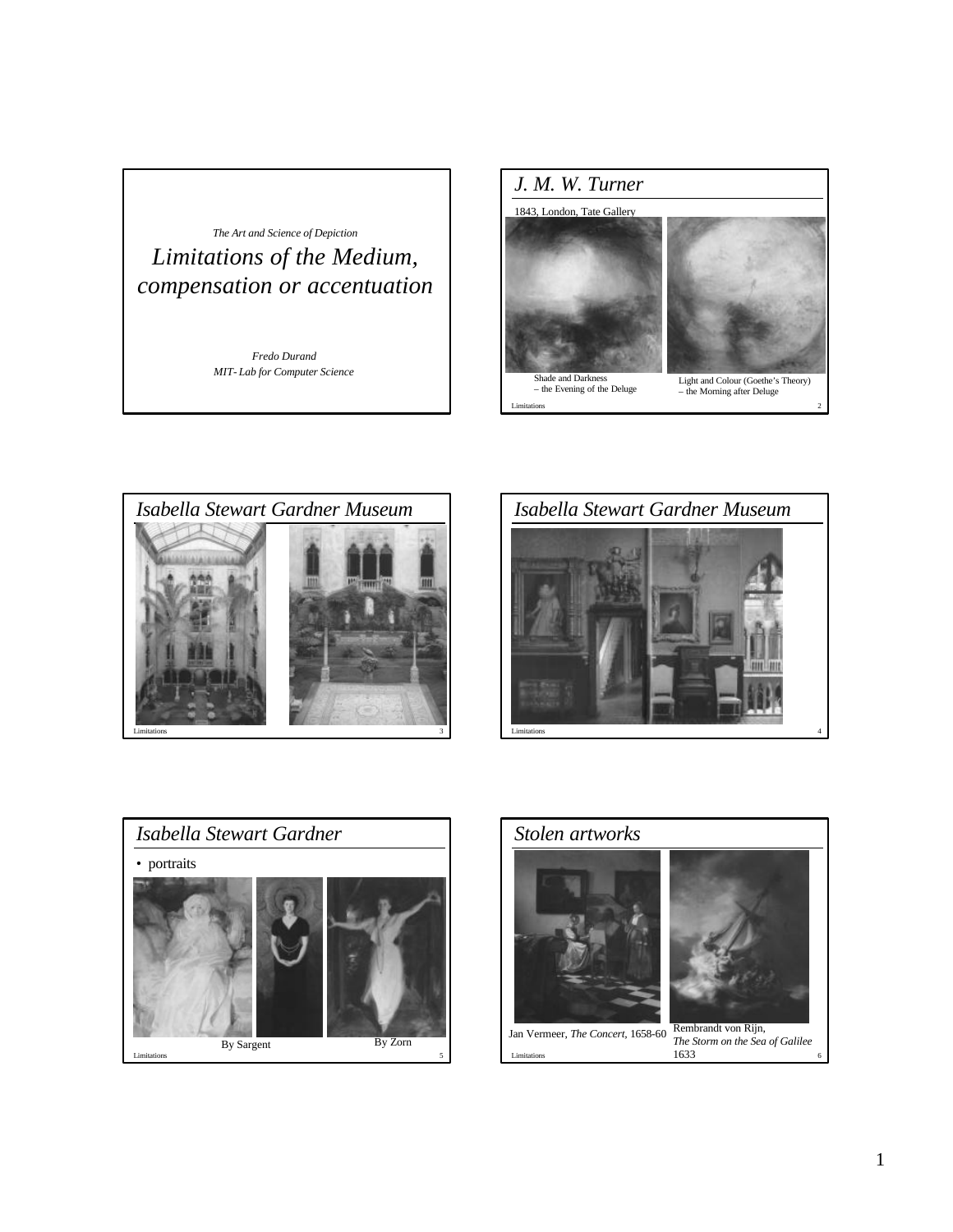



#### Limitations **9** *Goals* • Broad overview • Raise issues • Different point of view • Give "cultural background" Limitations 10 *Format* • Too formal • Active participation is not encouraged enough • Problem: I talk too much • Lower our expectations • More discussion

## *Web page of the class*

- Slides
- Further reading recommendation
- In the future
	- Annotated bibliography
	- Notes of the slides

#### *Assignments*

- Readings
	- Different choices
	- Summarize to others the next week
	- Prepare questions for the text you have not read

Limitations 12

- Solso *Cognition and the Visual Arts*
- Essay
	- Exploratory
	- Or Picture comment
- Final project

Limitations 11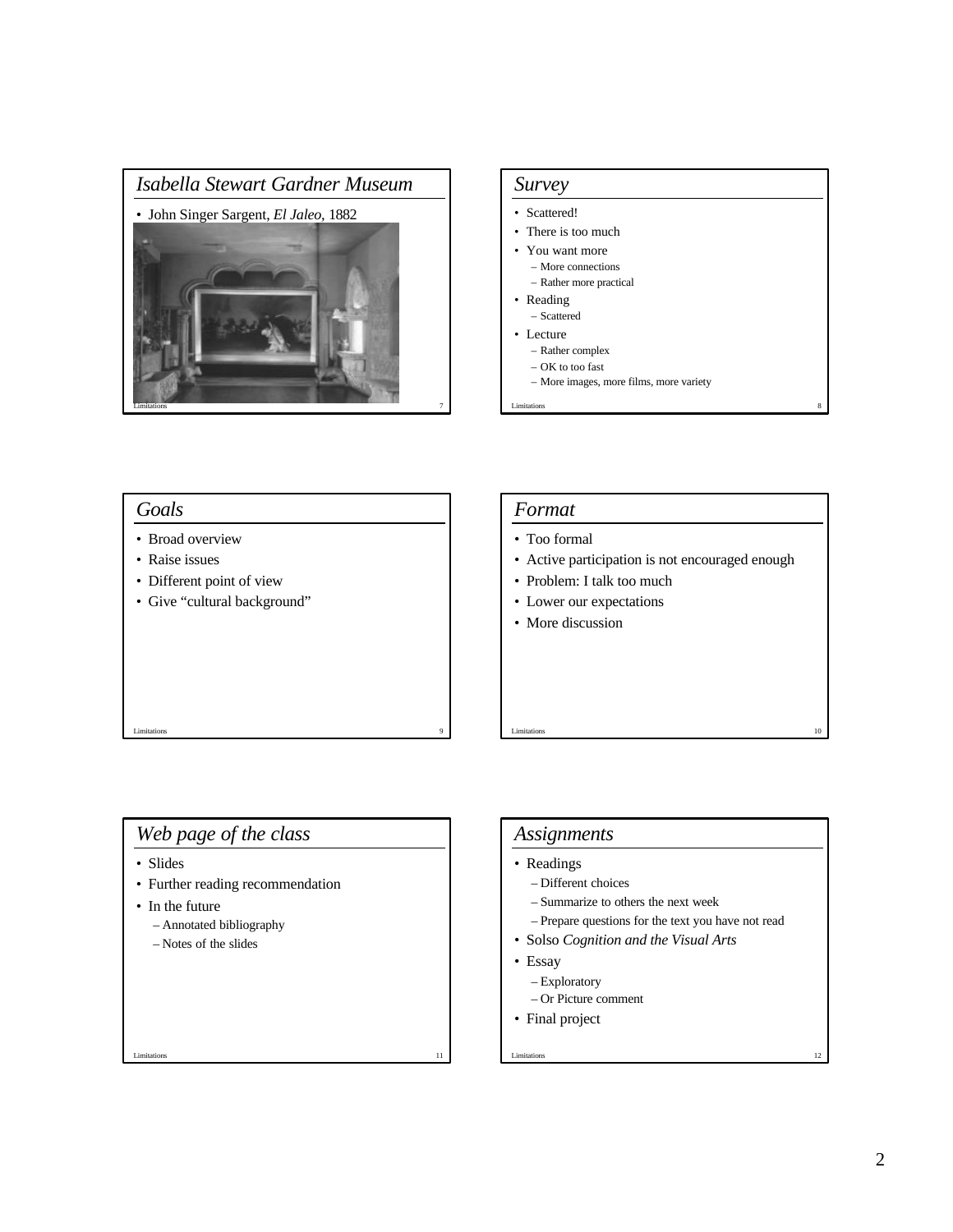## *Personal Meeting II*

- Class
- Essay
- Project

# *Limitations*

- Specificities of the 2D medium
- Compensation
- Accentuation

### *Plan*

- The picture is flat
- The viewpoint is unique
- The image is finite, it has a frame

Limitations 13

- The picture is static
- The contrast is limited
- The gamut (palette) is limited

# *The viewpoint is unique*

Limitations 14

- Accidental/general viewpoint
- Multiple views
- Mirror
- Exploded views
- Diverging perspective
- Topological drawing
- Best local view
- Cubism



Limitations 15



Limitations 16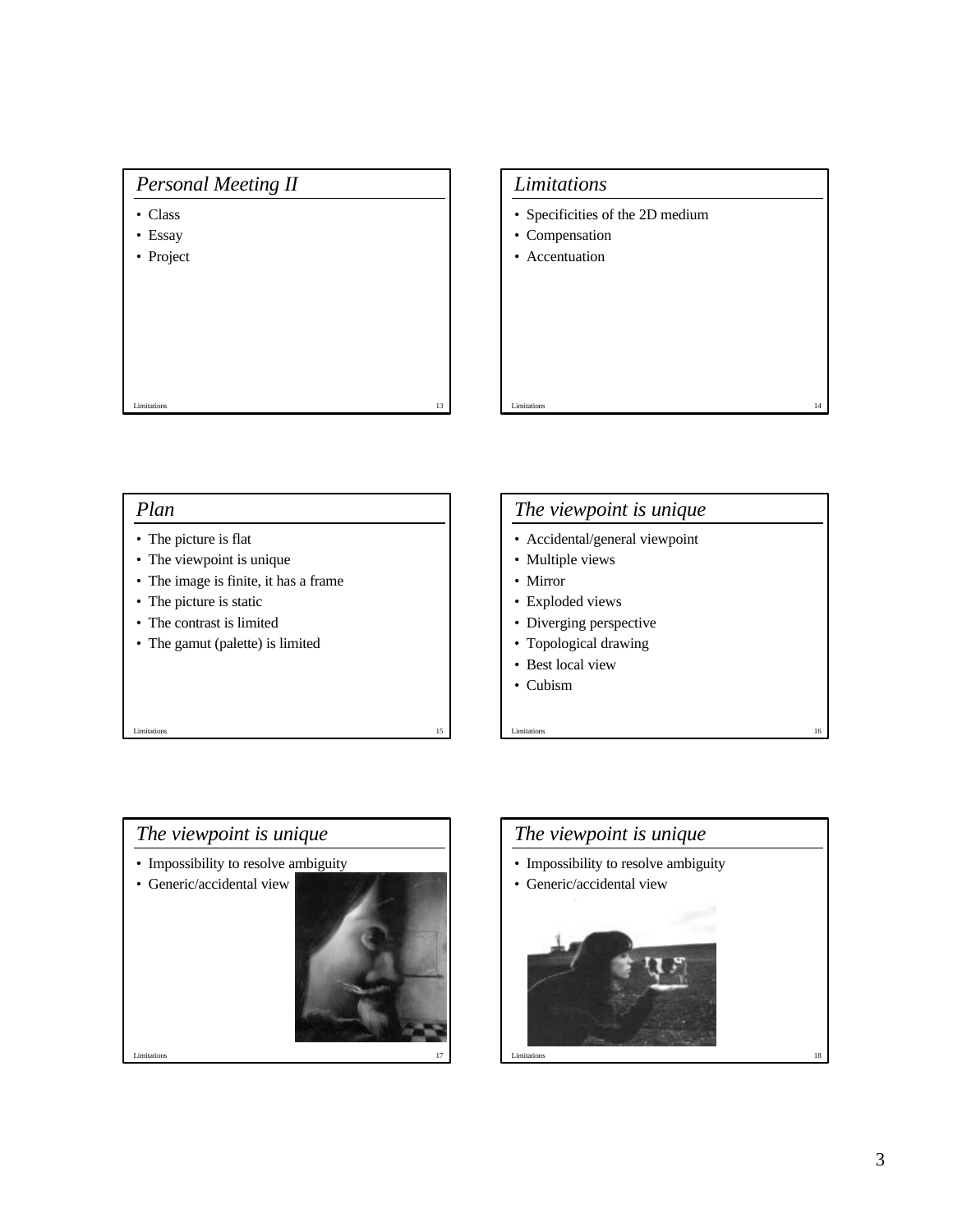









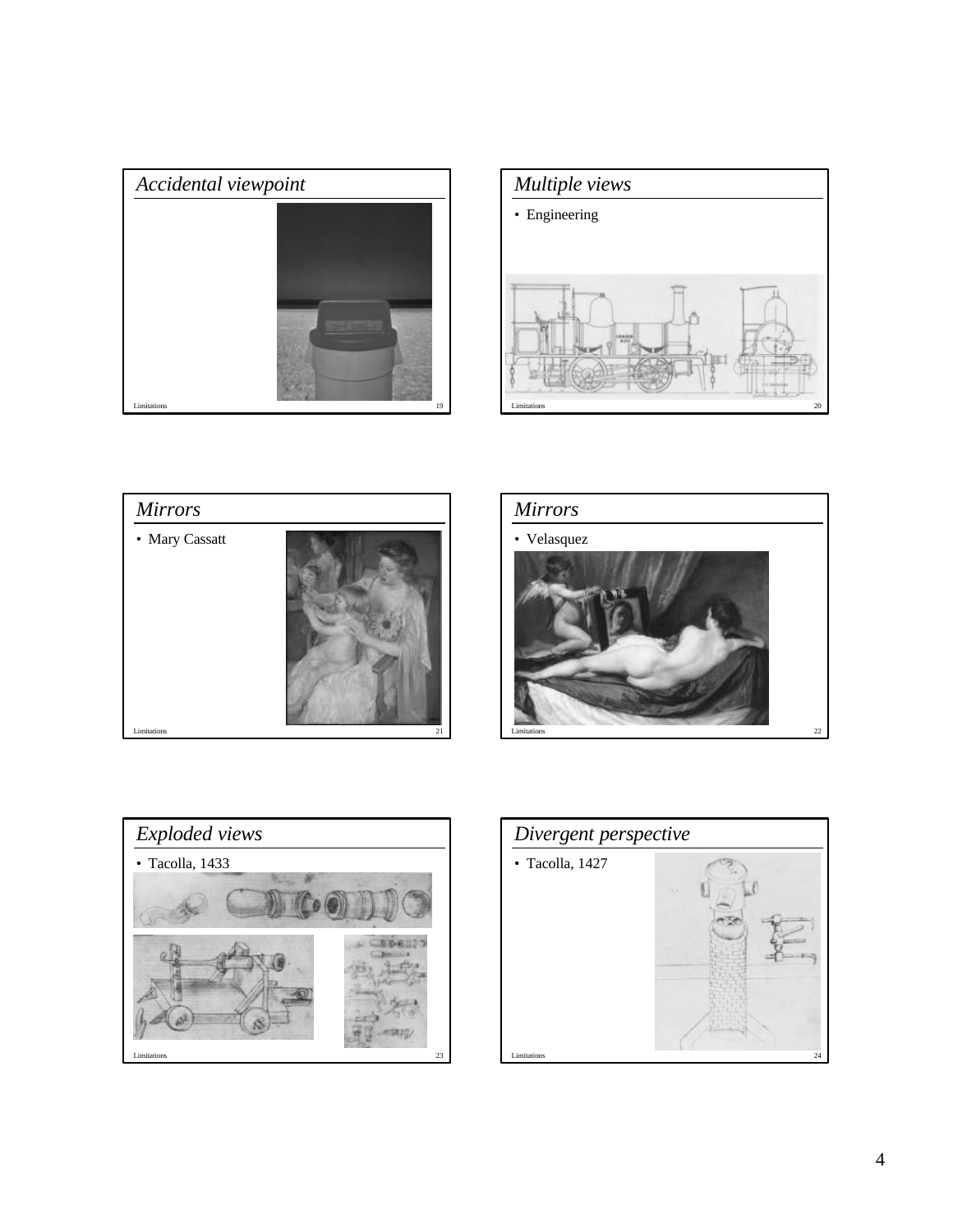## *Divergent perspective*

• Bifolio from a Gospel book: Mark Byzantin, 15<sup>th</sup> century











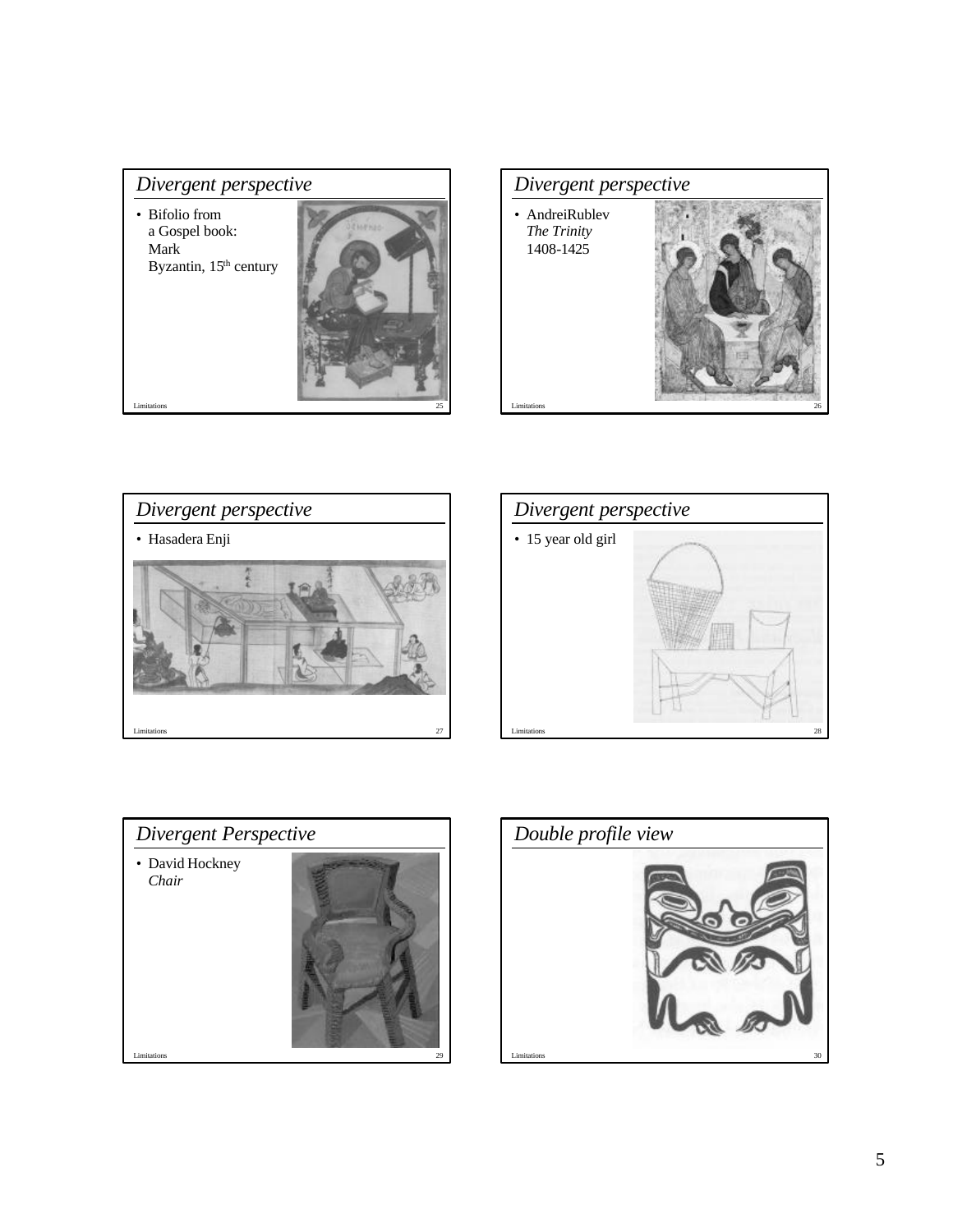









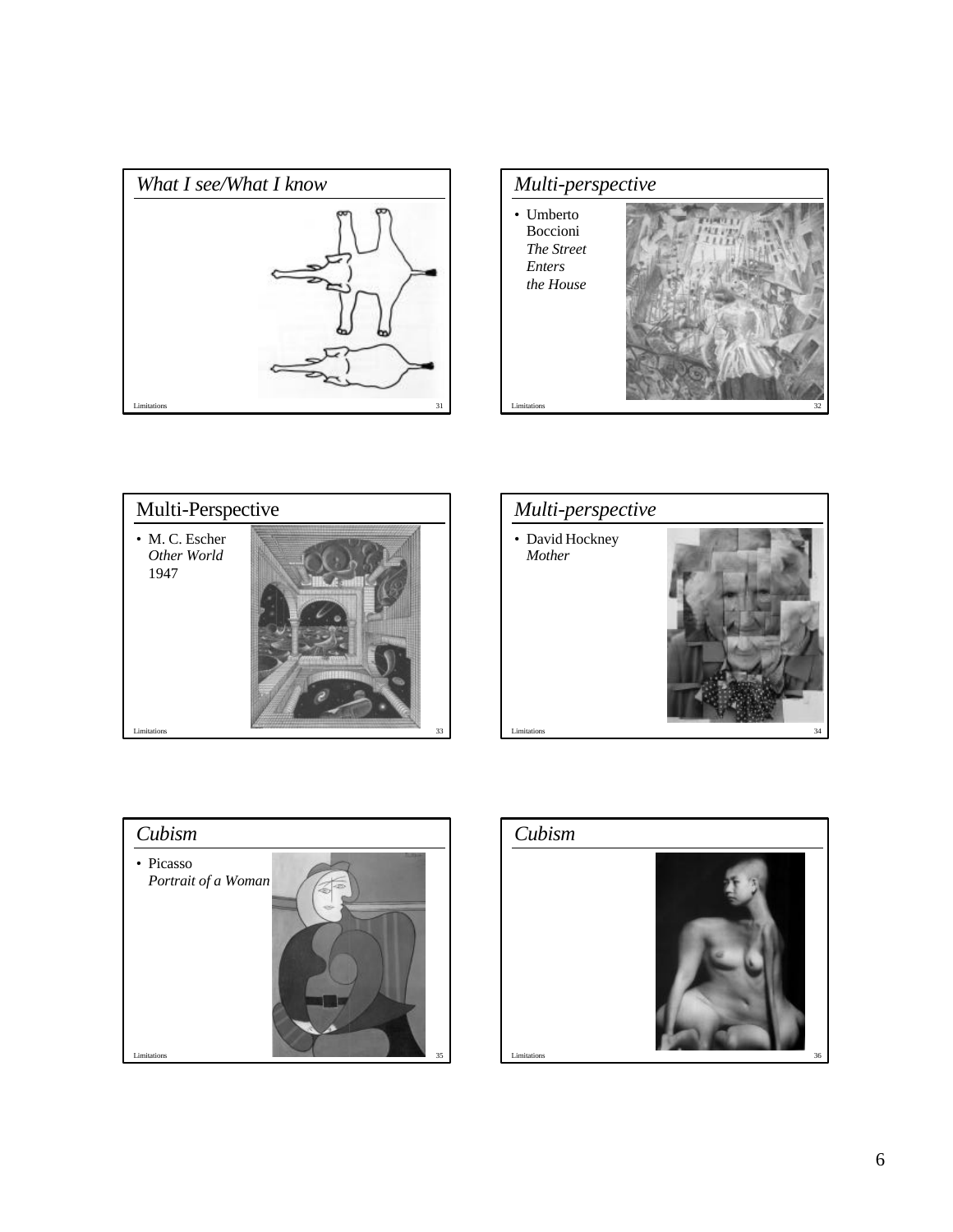





# *The image is finite, it has a frame*

- Window
- Verticals & frame
- Distortion compensation
- Cropping
- Panorama





Limitations 40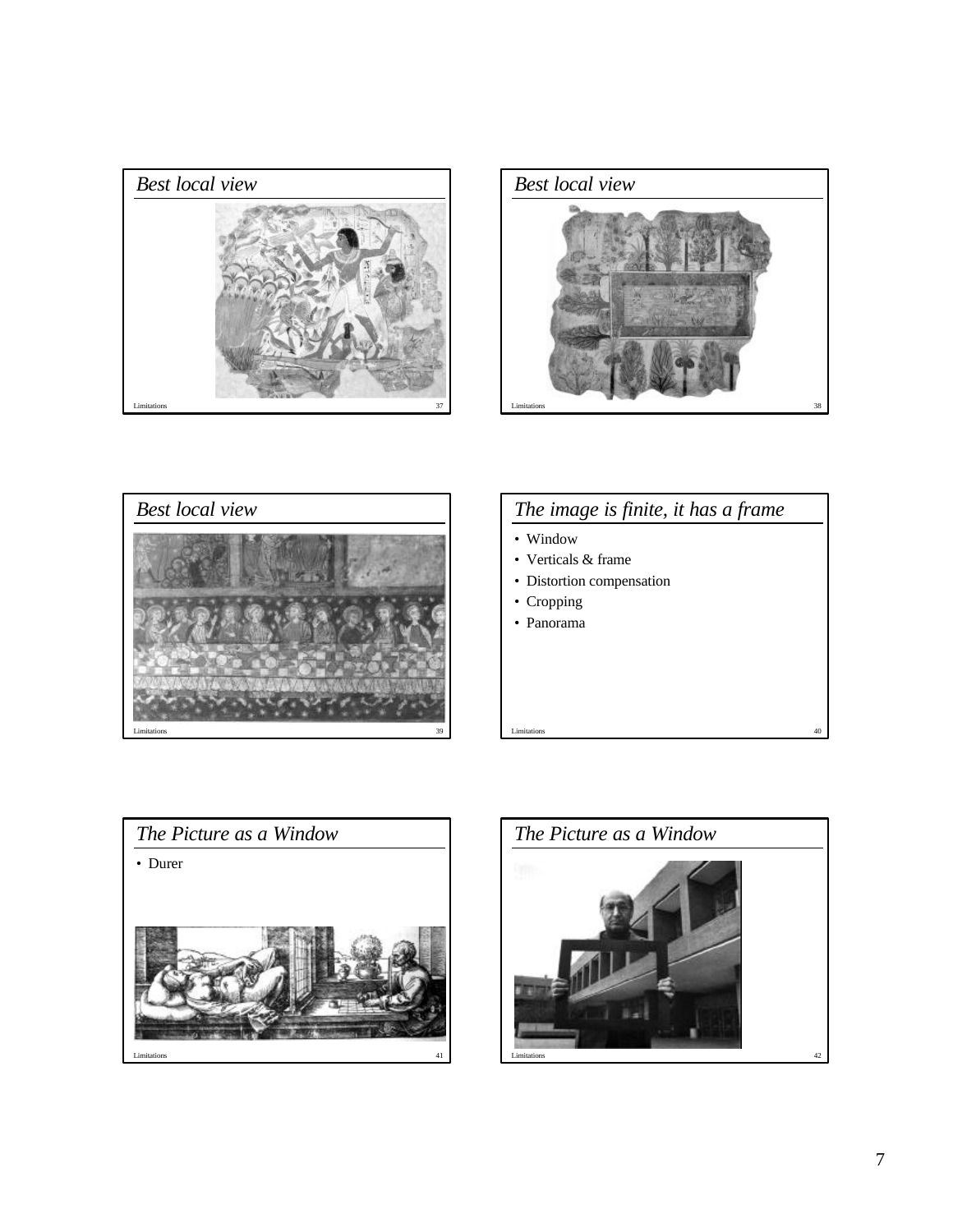









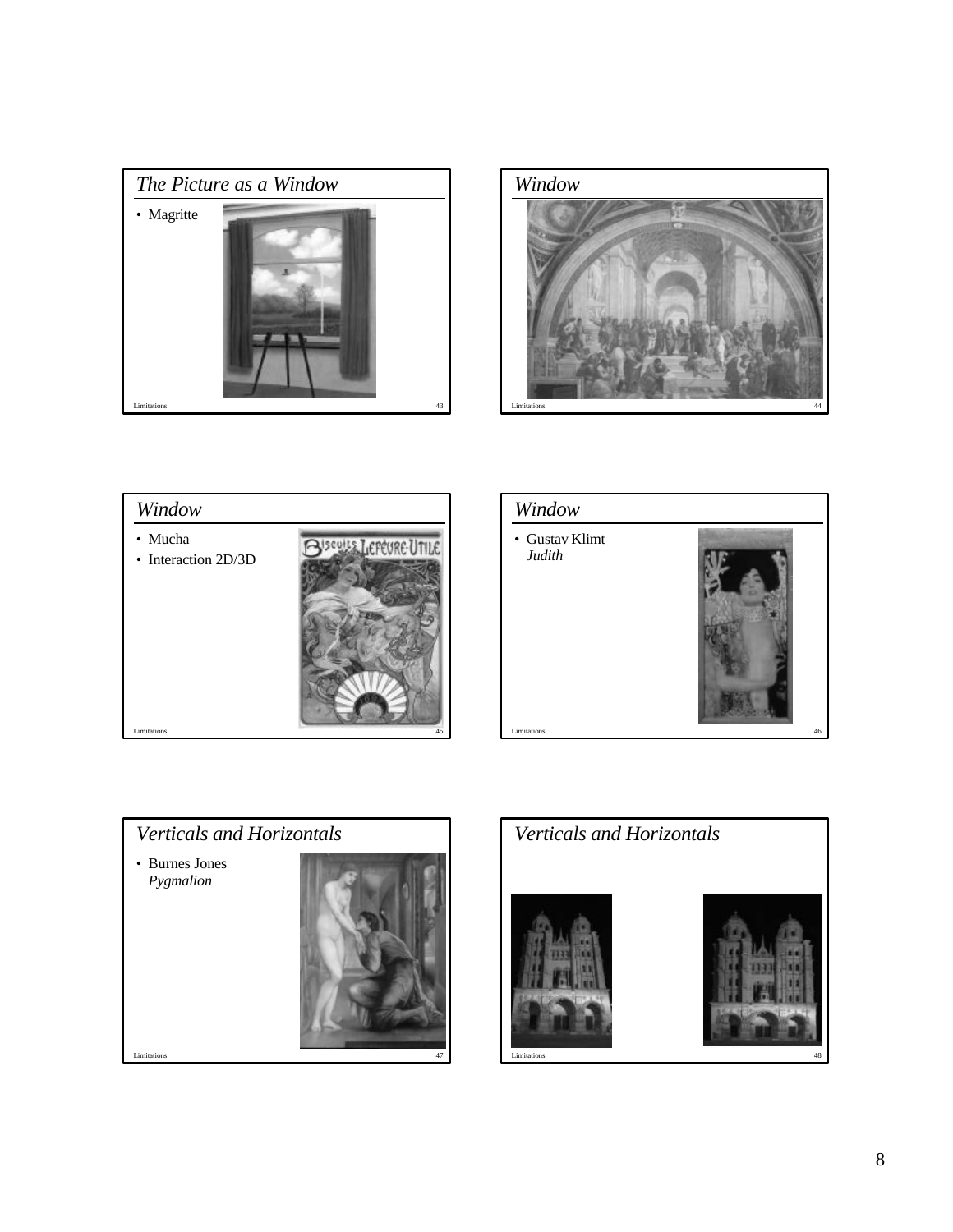